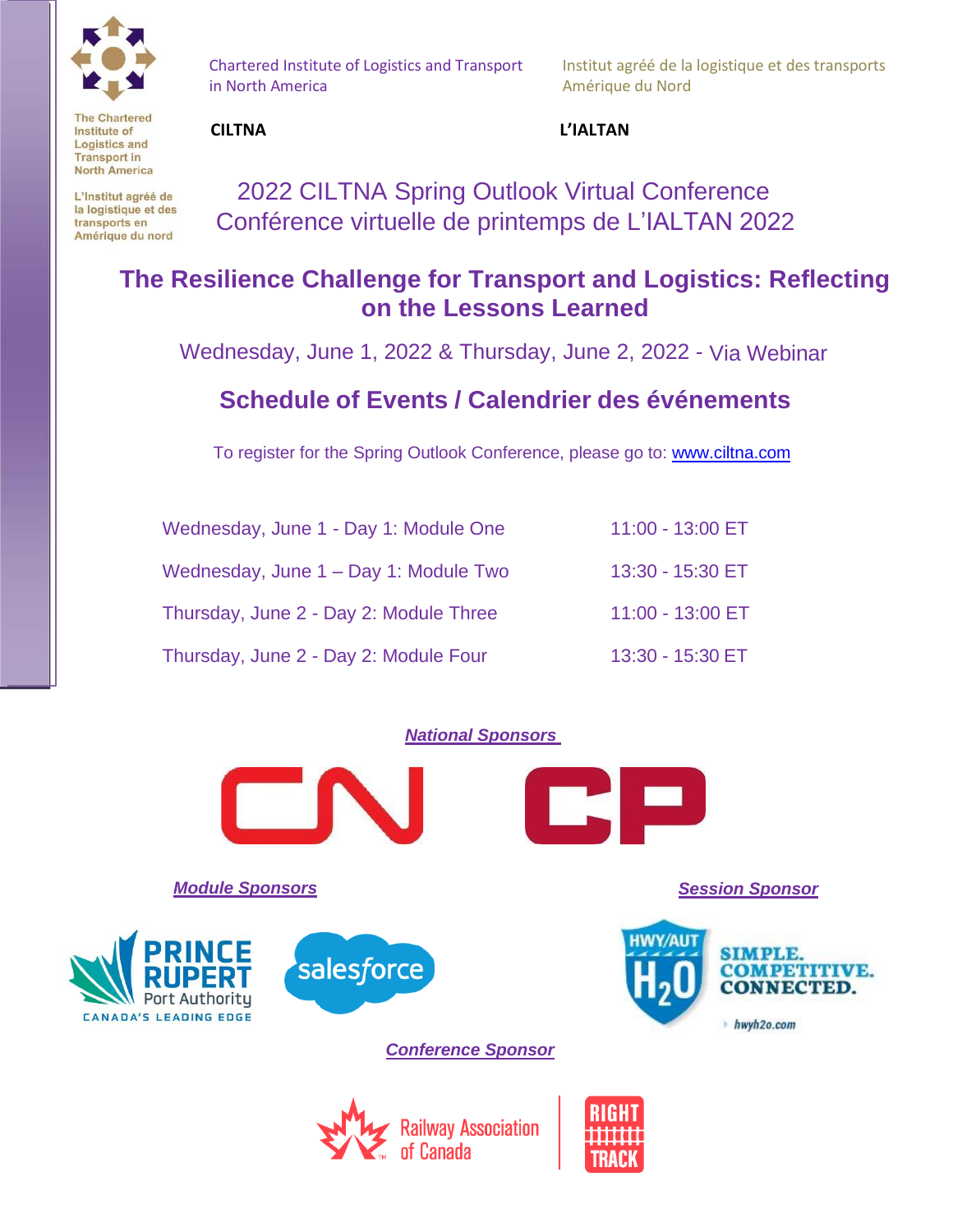

## CILTNA Spring Outlook Virtual Conference

### **The Resilience Challenge for Transport and Logistics: Reflecting on the Lessons Learned**

| Day 1: Wednesday, June 1, 2022 - Module One   11:00 - 13:00 ET |                                                                                                                                                                                                                                                                                                                                             |  |
|----------------------------------------------------------------|---------------------------------------------------------------------------------------------------------------------------------------------------------------------------------------------------------------------------------------------------------------------------------------------------------------------------------------------|--|
|                                                                | Moderator: Bob Armstrong, FCILT, President, CILTNA                                                                                                                                                                                                                                                                                          |  |
| $11:00 - 11:05$                                                | The moderator will provide opening remarks and outline topics and speakers in<br>Module 1.                                                                                                                                                                                                                                                  |  |
| $11:05 - 11:35$                                                | Craig Hutton, A/Associate Assistant Deputy Minister, Policy, Transport Canada,<br>will give an overview of pandemic supply chain challenges, as well as feedback<br>from the National Supply Chain Summit.                                                                                                                                  |  |
| $11:35 - 12:05$                                                | Admiral Mark Buzby, US Navy (retired), who served as Administrator of the US<br>Maritime Administration, will discuss the performance of the maritime industry<br>during the pandemic as a testament to the long-standing resilience of the industry<br>"in peace and war" and the criticality of the maritime segment of the supply chain. |  |
| 12:05 - 12:25                                                  | Vee Kachroo, Senior Vice President Operations, Canpotex, will speak about<br>creating a resilient supply chain in uncertain times.                                                                                                                                                                                                          |  |
| $12:25 - 12:55$                                                | Alan Cooke, CMILT, Strangford Consulting Ltd., will speak on changes and<br>challenges in the cannabis industry.                                                                                                                                                                                                                            |  |
| $12:55 - 13:00$                                                | The moderator will give closing remarks and announce a 30-minute break before<br>the start of Module 2.                                                                                                                                                                                                                                     |  |

#### **Day 1: Wednesday, June 1, 2022 - Module Two: | 13:30 - 15:30 ET**

#### **Moderator: Paul Miller, FCILT, Chair, CILTNA**

| 13:30 - 13:35 | The moderator will outline the topics and speakers in Module 2 |
|---------------|----------------------------------------------------------------|
|---------------|----------------------------------------------------------------|

- 13:35 14:05113:35 14:05 **Joan Hardy**, VP Sales & Marketing Grain & Fertilizers, Canadian Pacific will address resilience and capacity building in critical North American rail-borne grain and fertilizer supply chains.
- 14:05 14:25 **Dr. Sylvain Charlebois,** Director, Agri-Food Analytics Lab at Dalhousie University, will discuss current security, price and availability concerns affecting global food supply chains.
- 14:25 14:55 **Dan MacGregor***,* co-founder and Strategic Partnerships leader, Nexxiot AG, will speak on asset and cargo data essential for supply chain resilience.
- 14:55 15:25 **Allison Ishihara Fultz,** Chief Counsel, US Federal Railroad Administration, will address US railroad service and capacity issues, and potential remedies.
- 15:25 15:30 Moderator will give closing remarks.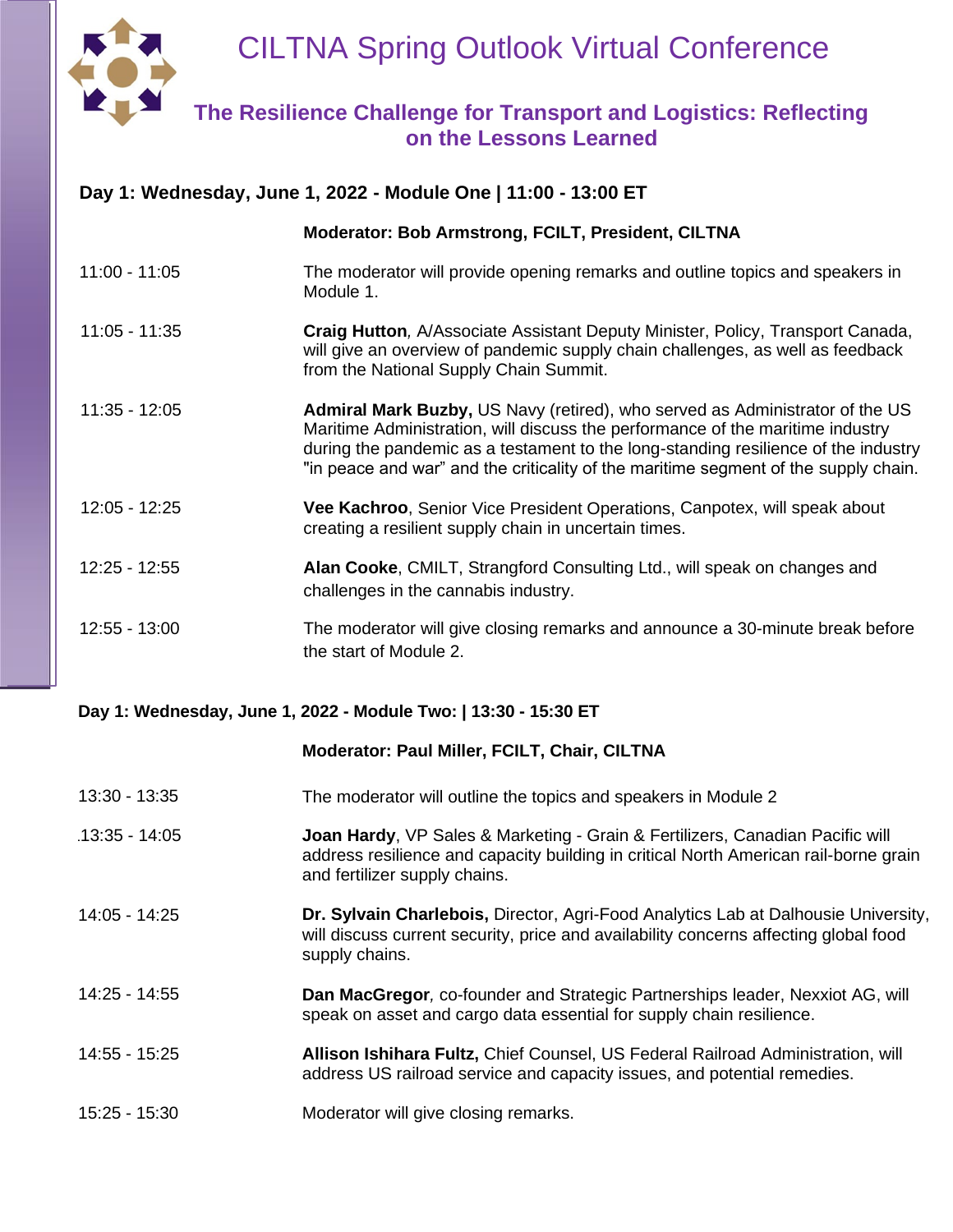

# CILTNA Spring Outlook Virtual Conference

## **The Resilience Challenge for Transport and Logistics: Reflecting on the Lessons Learned**

| Day 2: Thursday, June 2, 2022 - Module Three:   Technology and Innovation   11:00 - 13:00 ET                           |                                                                                                                                                                                                                                                                                                                                                                                                                                    |  |
|------------------------------------------------------------------------------------------------------------------------|------------------------------------------------------------------------------------------------------------------------------------------------------------------------------------------------------------------------------------------------------------------------------------------------------------------------------------------------------------------------------------------------------------------------------------|--|
|                                                                                                                        | Moderator: Eugene Hoeven, MILT, President, EH&A Business Advisory                                                                                                                                                                                                                                                                                                                                                                  |  |
| $11:00 - 11:05$                                                                                                        | The moderator will outline the topics and speakers in Module 3.                                                                                                                                                                                                                                                                                                                                                                    |  |
| $11:05 - 11:35$                                                                                                        | John Bescec, Director Global Customs & Trade Facilitation for Microsoft, and Chair<br>of International Chamber of Commerce Customs & Trade Facilitation Committee, will<br>discuss advancing international trade through digitization.                                                                                                                                                                                             |  |
| $11:35 - 12:05$                                                                                                        | <b>Barbara Roos, Managing Director of Ab Ovo North America, Inc., will discuss how</b><br>transportation and logistics companies are facing "The paradox of choice, how to<br>make the right decisions in transportation planning?" Barbara will provide insights on<br>how companies can prove to be more resilient in the future and learn from the past<br>with real-time actionable information that supports decision making. |  |
| $12:05 - 12:25$                                                                                                        | Laurent Huenaerts, VP & General Manager at Unifly Inc. (a NAV Canada strategic<br>partner), will speak about enabling the tremendous potential of drones by safely<br>integrating them into Canadian airspace.                                                                                                                                                                                                                     |  |
| $12:25 - 12:55$                                                                                                        | <b>Bob Hitt, Transportation &amp; Logistics Industry Advisor for Salesforce, will discuss</b><br>going beyond real-time shipment visibility with insights to improve supply chain<br>resiliency.                                                                                                                                                                                                                                   |  |
| 12:55 - 13:00                                                                                                          | The moderator will give closing remarks and announce a 30-minute break before the<br>commencement Module 2.                                                                                                                                                                                                                                                                                                                        |  |
| Day 2: Thursday, June 2, 2022 - Module Four:   13:30 - 15:30 ET   Sponsored by: Prince Rupert Port<br><b>Authority</b> |                                                                                                                                                                                                                                                                                                                                                                                                                                    |  |
|                                                                                                                        | Moderator: Andrew Young, CMILT, Vice Chair, CILTNA                                                                                                                                                                                                                                                                                                                                                                                 |  |
| 13:30 - 13:35                                                                                                          | The moderator will outline the topics and speakers in Module 4.                                                                                                                                                                                                                                                                                                                                                                    |  |
| $13:35 - 14:05$                                                                                                        | Filipe Coutinho Pereira dos Reis, Regional Director Airport, Passenger, Cargo and<br>Security, The Americas at the International Air Transport Association (IATA), will<br>address recovery and resilience in air cargo supply chains.                                                                                                                                                                                             |  |
| 14:05 - 14:25                                                                                                          | Michael Inman, Director of Business Development, Prince Rupert Port Authority, will<br>outline steps the Port is taking to increase container operating and storage capacity,<br>including Fairview Terminal expansion and plans for a second container terminal.                                                                                                                                                                  |  |
| 14:25 - 14:55                                                                                                          | Andreea Crisan, President and CEO, Andy Transport, will speak to the challenges<br>faced by trucking companies and their clients, especially regarding cross-border<br>movements.                                                                                                                                                                                                                                                  |  |
| 14:55 - 15:25                                                                                                          | <b>Jean Aubry-Morin, Vice President, External Relations of The St. Lawrence Seaway</b><br>Management Corporation, will speak to the challenges faced during the pandemic,                                                                                                                                                                                                                                                          |  |

and how the Seaway remained a critical mode of transportation of essential goods.